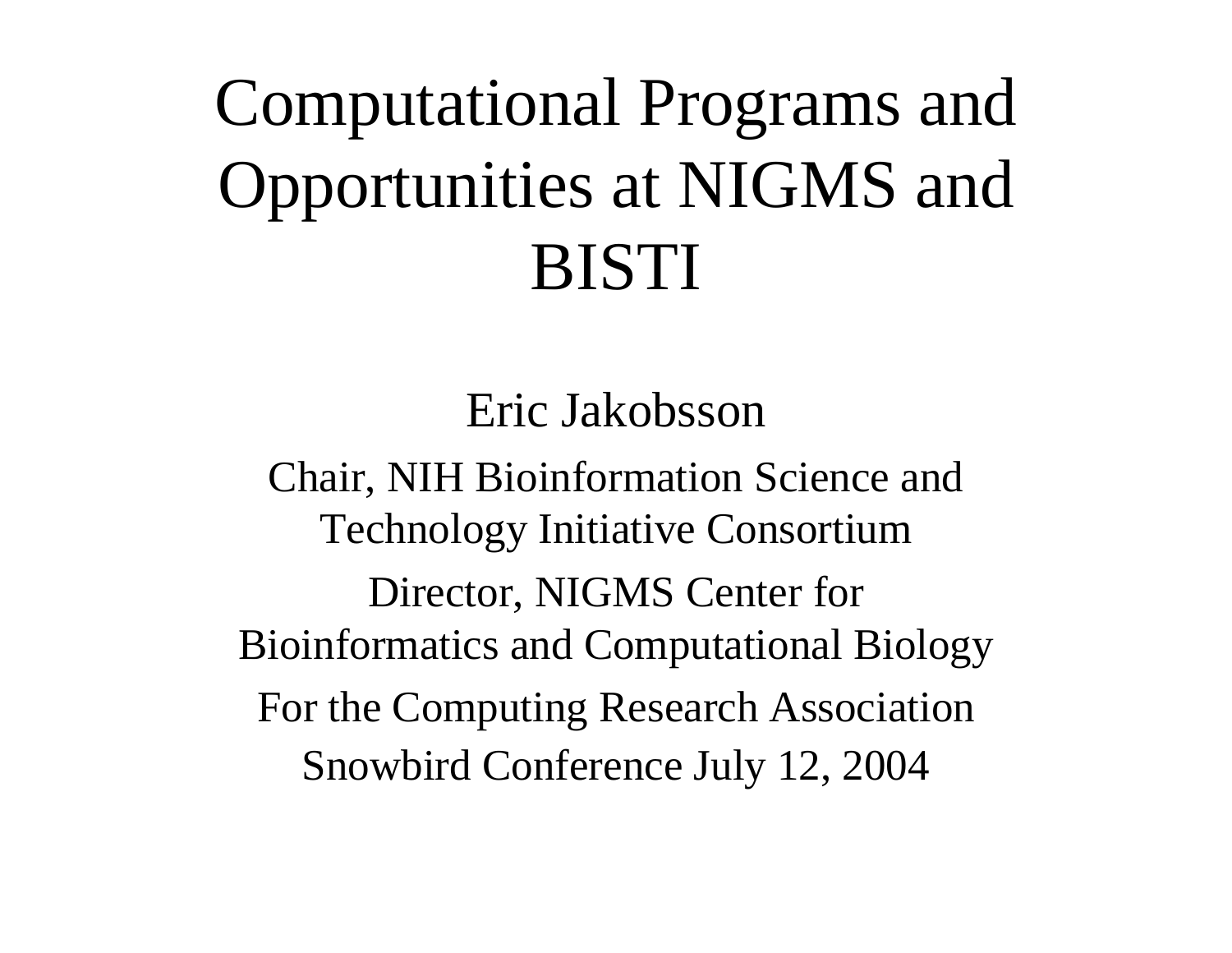### User oriented mission statement

- In ten years, BISTI wants every person involved in the biomedical enterprise---basic researcher, clinical researcher, practitioner, student, teacher, policy maker---to have at their fingertips through their keyboard instant access to all the data sources, analysis tools, modeling tools, visualization tools, and interpretative materials necessary to do their jobs with no inefficiencies in computation or information technology being a ratelimiting step.
- $\bullet$  In twenty years, much of the information retrieval, analysis, and modeling that people will be doing in ten years should be done by intelligent agents, so that people will be able to deal rapidly, effectively, and rigorously with biomedical issues at the highest conceptual level.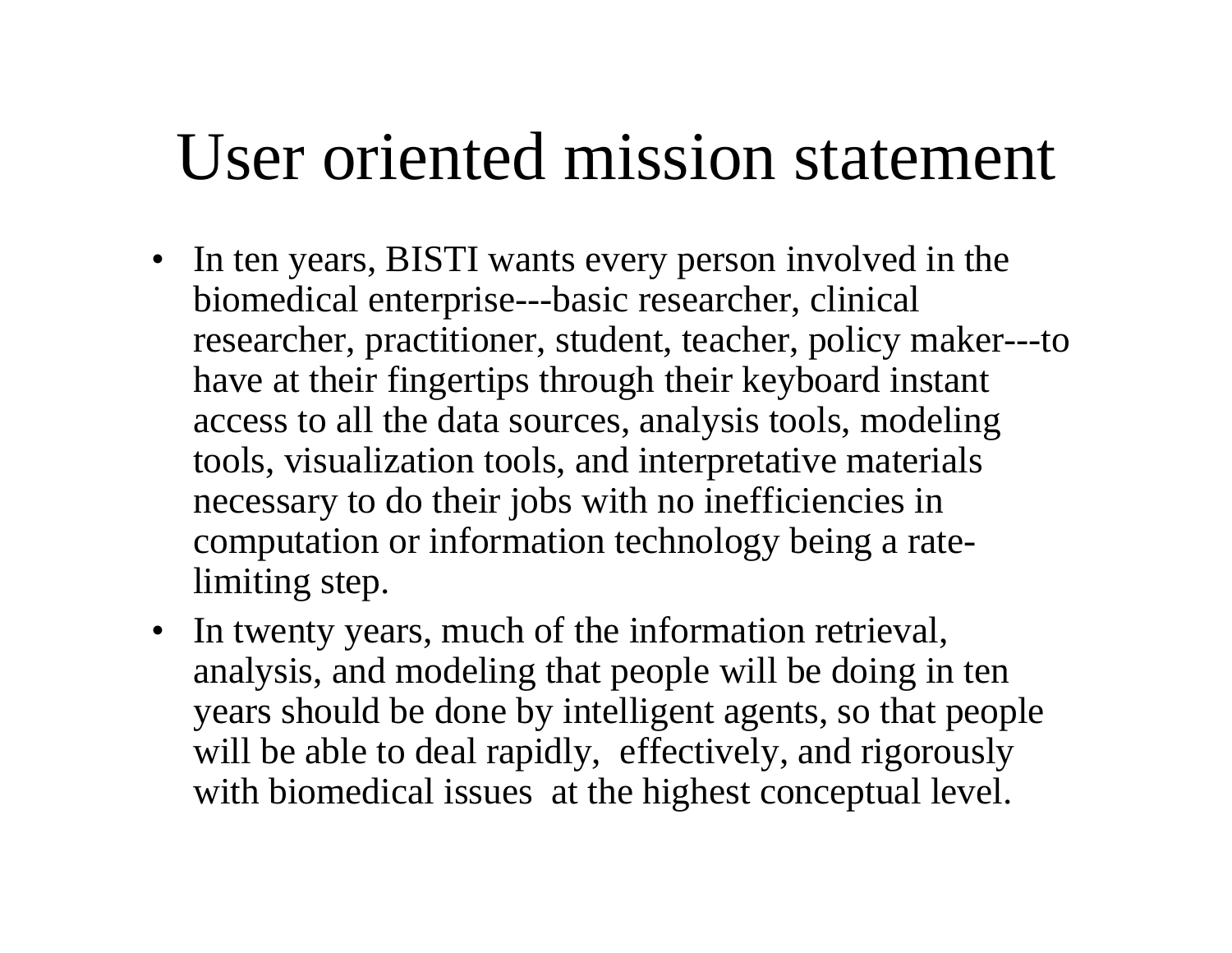## For Computer Scientists Looking at the NIH for support I: General Issues

- $\bullet$  First Principle: NIH is a mission-driven agency. We support basic science (lots of it) and technology and infrastructure development (on an increasing trend line), but it all must be justifiable by a payoff down the line in improving the health of the American people.
- Corollary Principle: We understand that the payoff may not be immediate, so we support work where the payoff is a decade or more in the future. It is better to present an justification for a reasonable but long-term payoff than an unrealistic short-term payoff.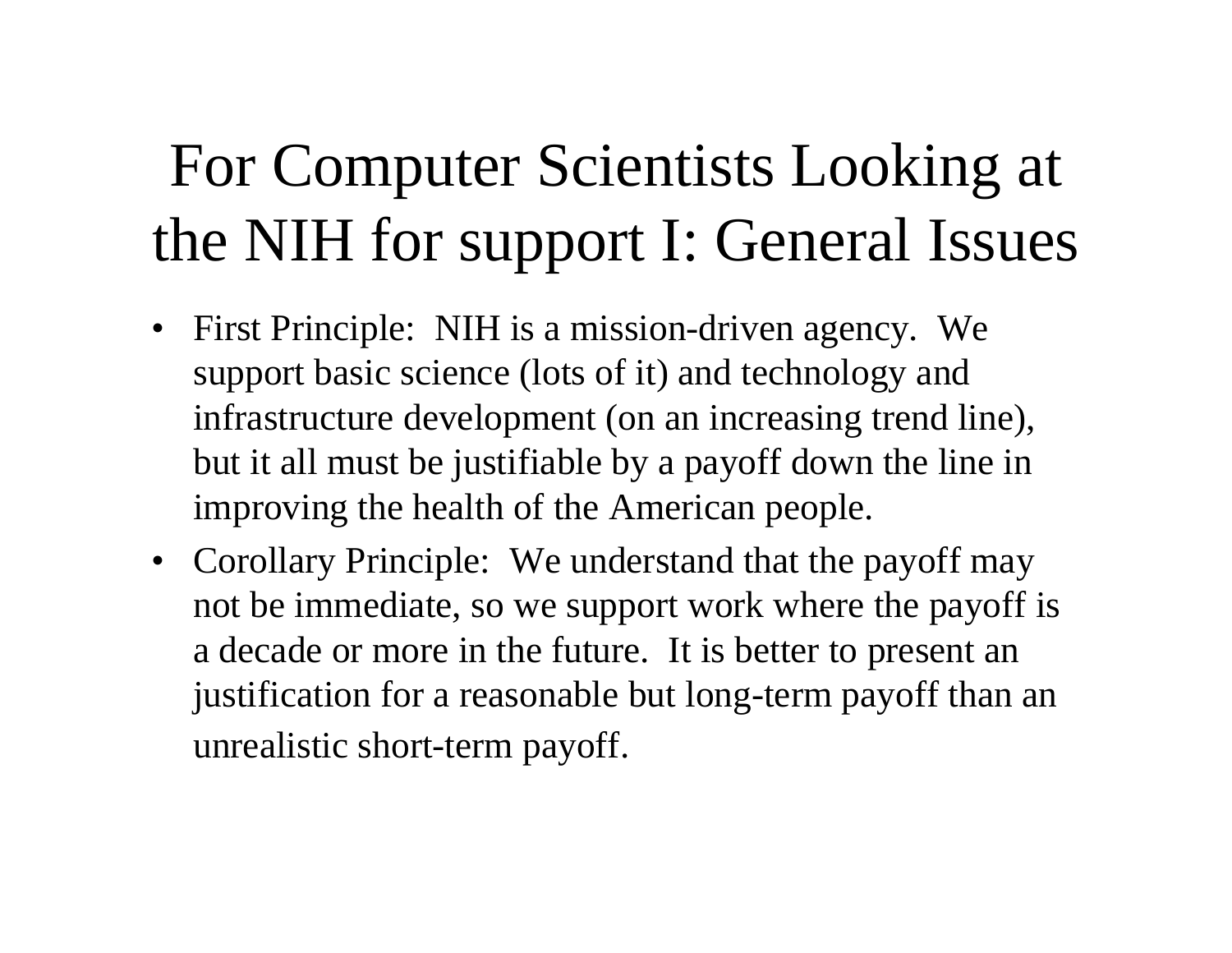For Computer Scientists Looking at the NIH for support II: Perspectives on the Role of Computation in Biomedical Research and Health Care Delivery

- We see that non-trivial computation is critical to every aspect of our mission, from the most basic research to the efficient and effective delivery of health care in all venues.
- We see the corollary: Inefficiencies, gaps, and flaws in computation are limiting the pace and scope of all aspects of our mission.
- We have only gotten the message recently, so we are a work-in-progress with respect to implementing our understandings about computation in programs and practices.
- We need computer scientists, computational scientists, and information technologists to be partners with NIH in getting it right.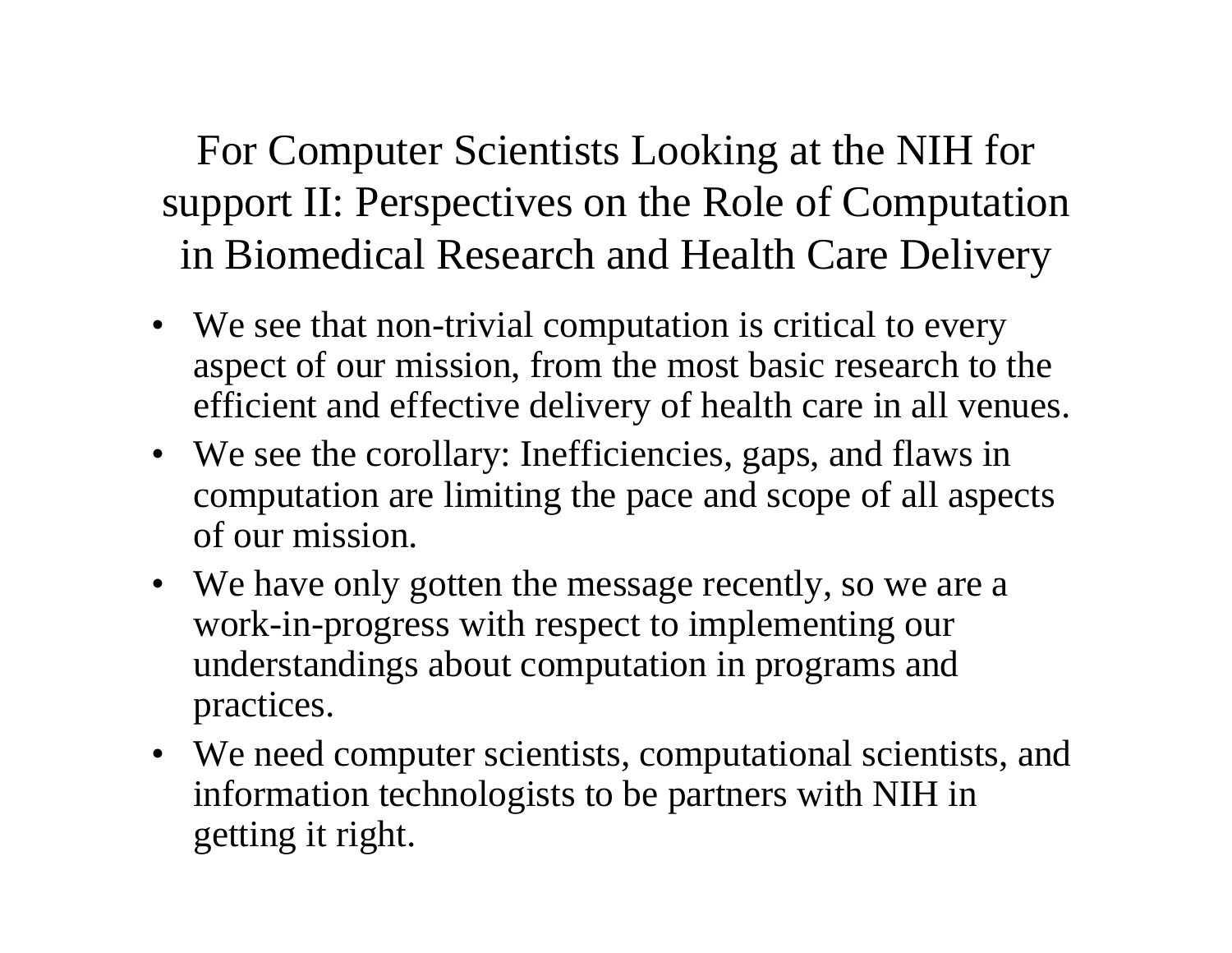# "Poster" successes of computation in medicine.

- The computer model of interaction between the HIV virus and the human immune system that was essential for the design of the multi-drug therapy, which in turn has dramatically reduced deaths from HIV infection in the industrialized world.
- Algorithms and implementation to transform magnetic resonance spectra into images for medical diagnosis.
- Sad corollary for computer scientists: In these as well as other major advances, computer science and computational technology are not widely enough recognized as equally important as the biomedical concepts.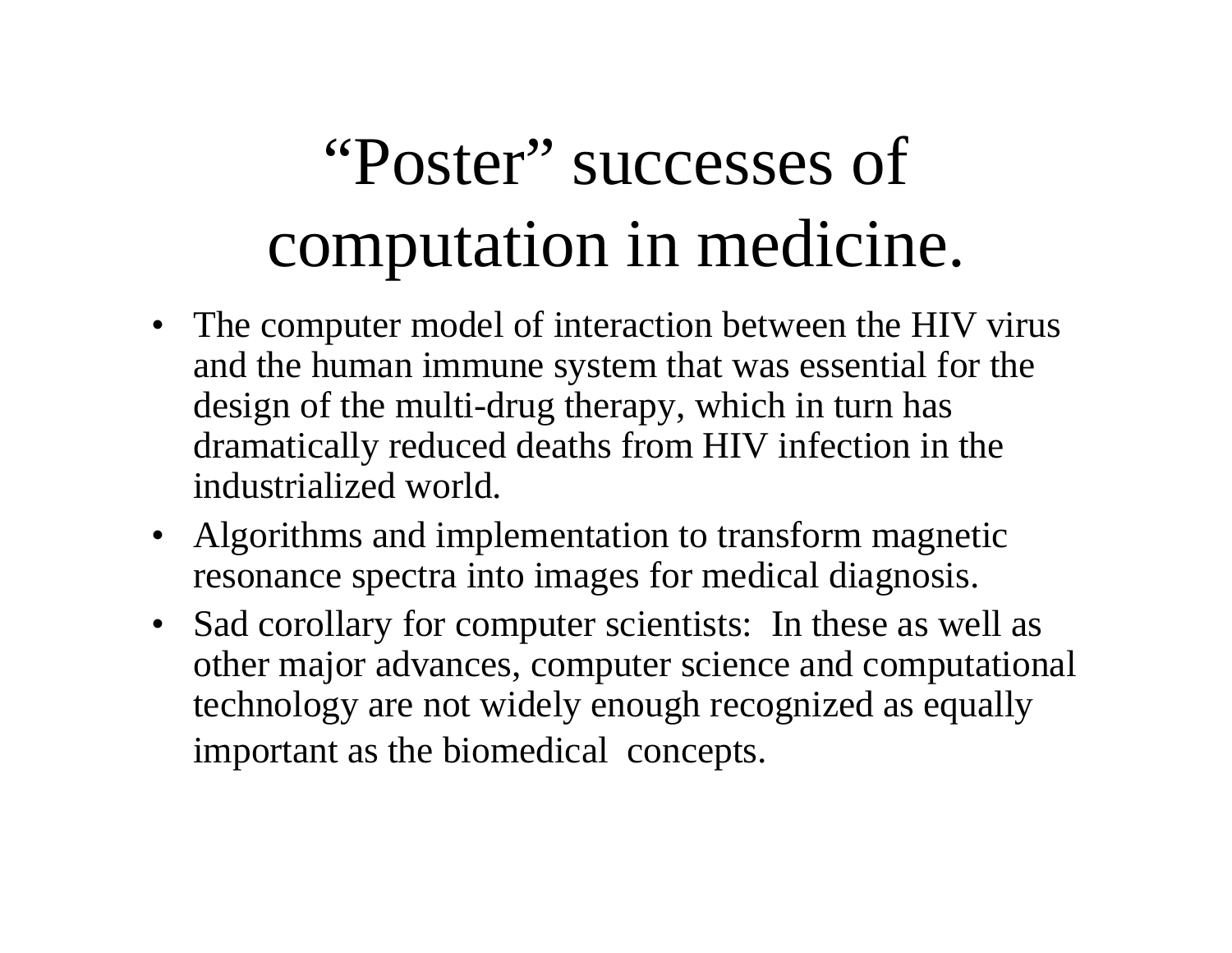For Computer Scientists Looking at the NIH for support III: Finding out what NIH actually funds

- CRISP data base (Google "NIH CRISP" provides keywordsearchable database of all NIH-funded projects from 1972- 2004
- Comprehensive access to publications by NIH grantees provided by author-searchable Pubmed literature database (Google "pubmed")
- You will note that it is hard for computer scientists to get funding from NIH without collaboration with biomedical researchers or care deliverers.
- Therefore, first step is to develop a potentially fundable concept in collaboration with somebody who is in one of the communities that NIH typically supports—basic research, translational research, clinical research, health care delivery.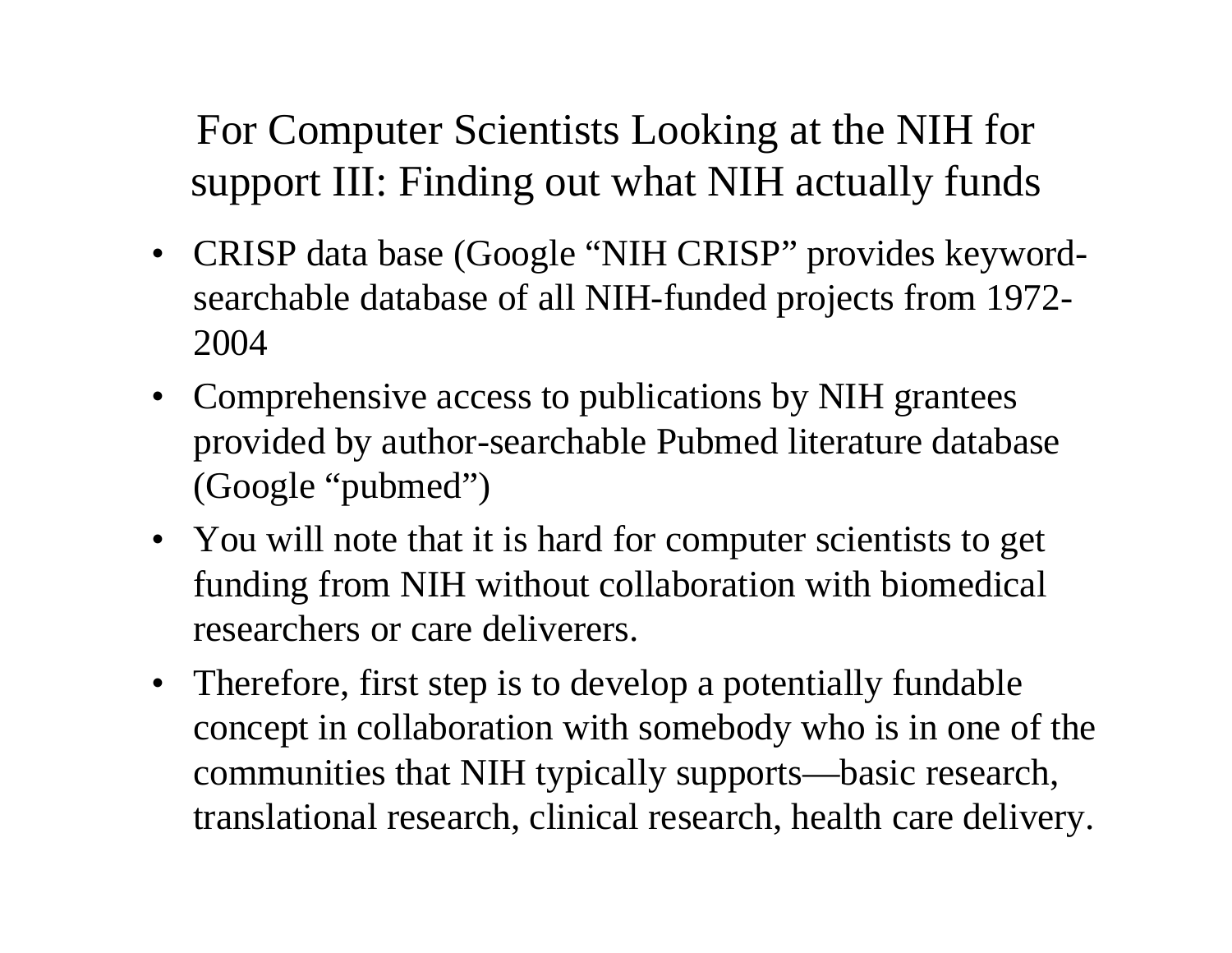#### For Computer Scientists Looking at the NIH for support IV: Building on your knowledge of what we now do to what we might support you for doing

- • First-stop (but not "one stop") information source is the BISTI home page (Google "NIH BISTI"), button under "Funding"
- $\bullet$  If you don't find a funding announcement that fits your ideas/capabilities, but you feel you have something to contribute, don't hesitate to send an unsolicited application. (Receipt dates February 1, June 1, and October 1 each year for new applications). Success rates for unsolicited applications are often as good as, in some cases better than, success rates for proposals submitted in response to specific funding announcements.
- $\bullet$  Consult with an NIH Program Director at the concept development stage. This is easy if you are responding to a funding announcement—the right contact information is in the funding announcement. For an unsolicited application, you may need to browse through Web sites for many of the semi-autonomous 27 Institutes and Centers that comprise the NIH, as well as the NIH Roadmap site, that contains information on NIH-wide initiatives. But---NIH is a strongly interconnected community, so if you start calling program staff and the first person you call is not the right person, you will get good direction to the right person fairly quickly.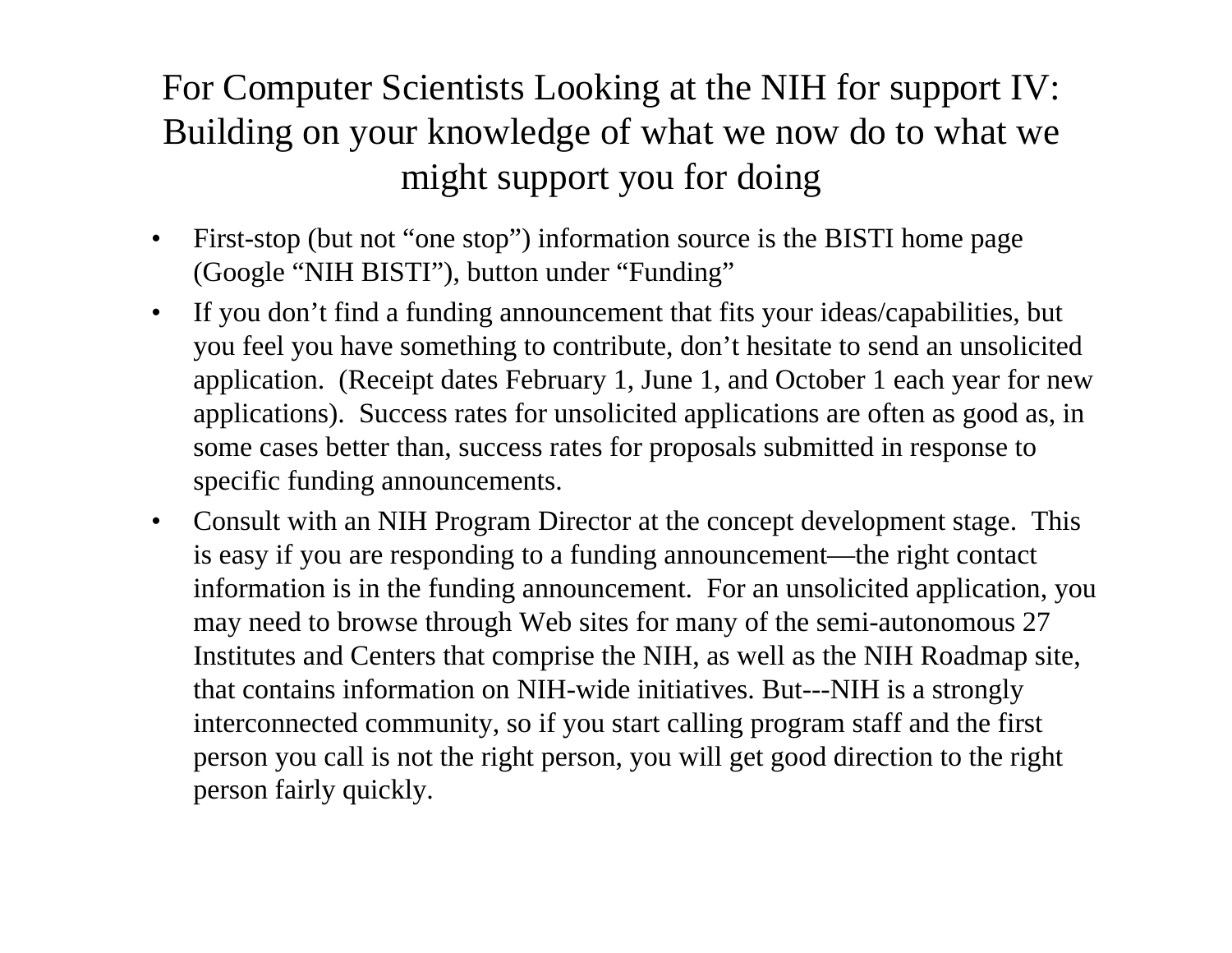#### For Computer Scientists Looking at the NIH for support IV: Building on your knowledge of what we now do to what we might support you for doing (continued)

- $\bullet$  Research study sections as well as programs (Google NIH CSR), button under "Study Section Information."
- $\bullet$  On study section targeting, consult with Program Director and/or Scientific Review Administrator (Understand that program and review functions at NIH collaborate with each other but are independently accountable. This is different from NSF, where the same individuals are responsible for both creating program and overseeing review. With respect to NIH review issues, the AUTHORITATIVE information comes from the review side)
- $\bullet$ FOLLOW THE RULES AND GUIDELINES! (Google "NIH 398" in addition to particular funding announcements.) That gives program and review staff more time to deal with your scientifically substantive concerns, because they won't have to work around emergent procedural issues.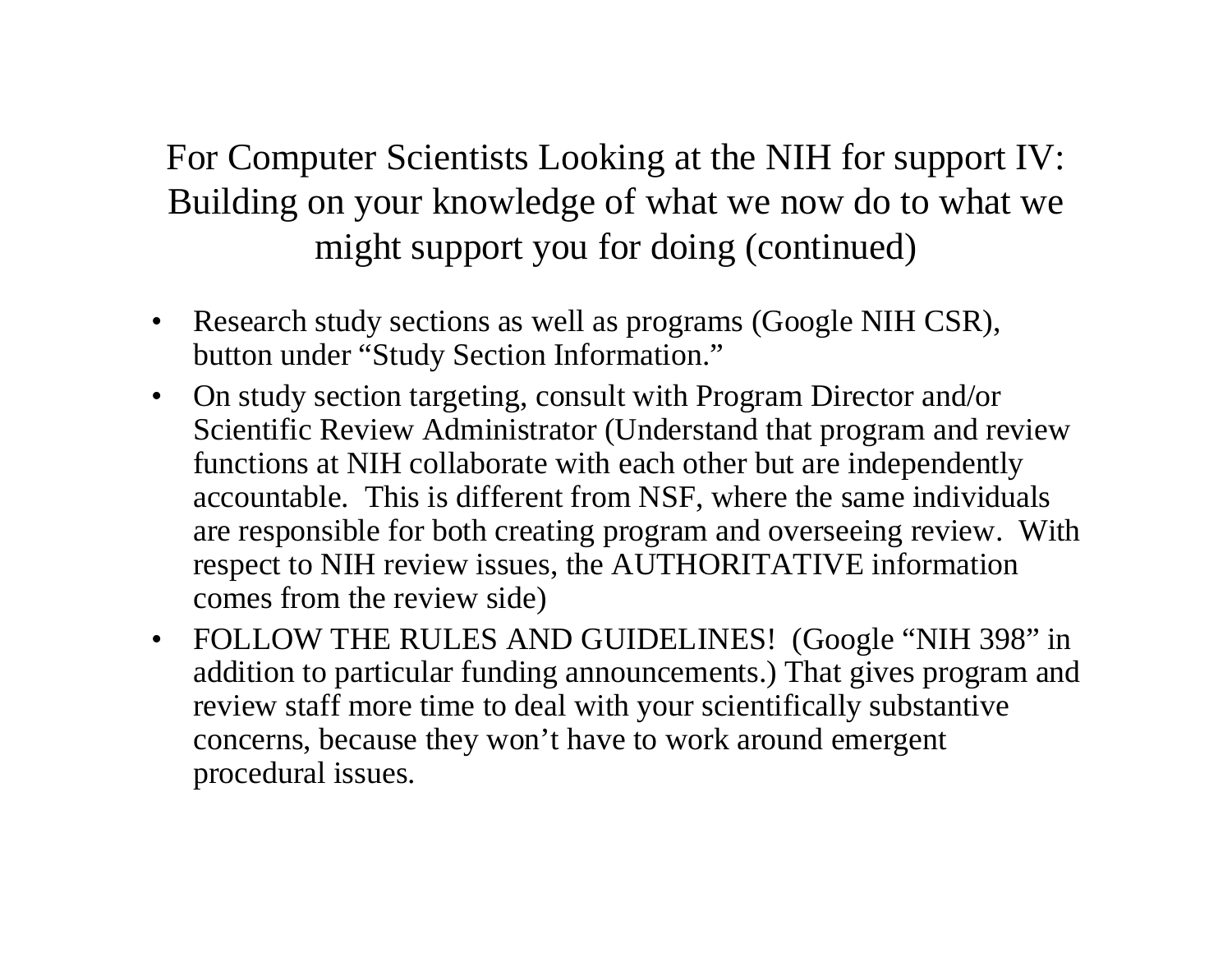For Computer Scientists Looking at the NIH for support IV: Building on your knowledge of what we now do to what we might support you for doing (final)

• Develop an NIH "grant journal club" (or comparable structure) at your institution where colleagues read and critique each other's NIH grant applications and progress reports in preparation.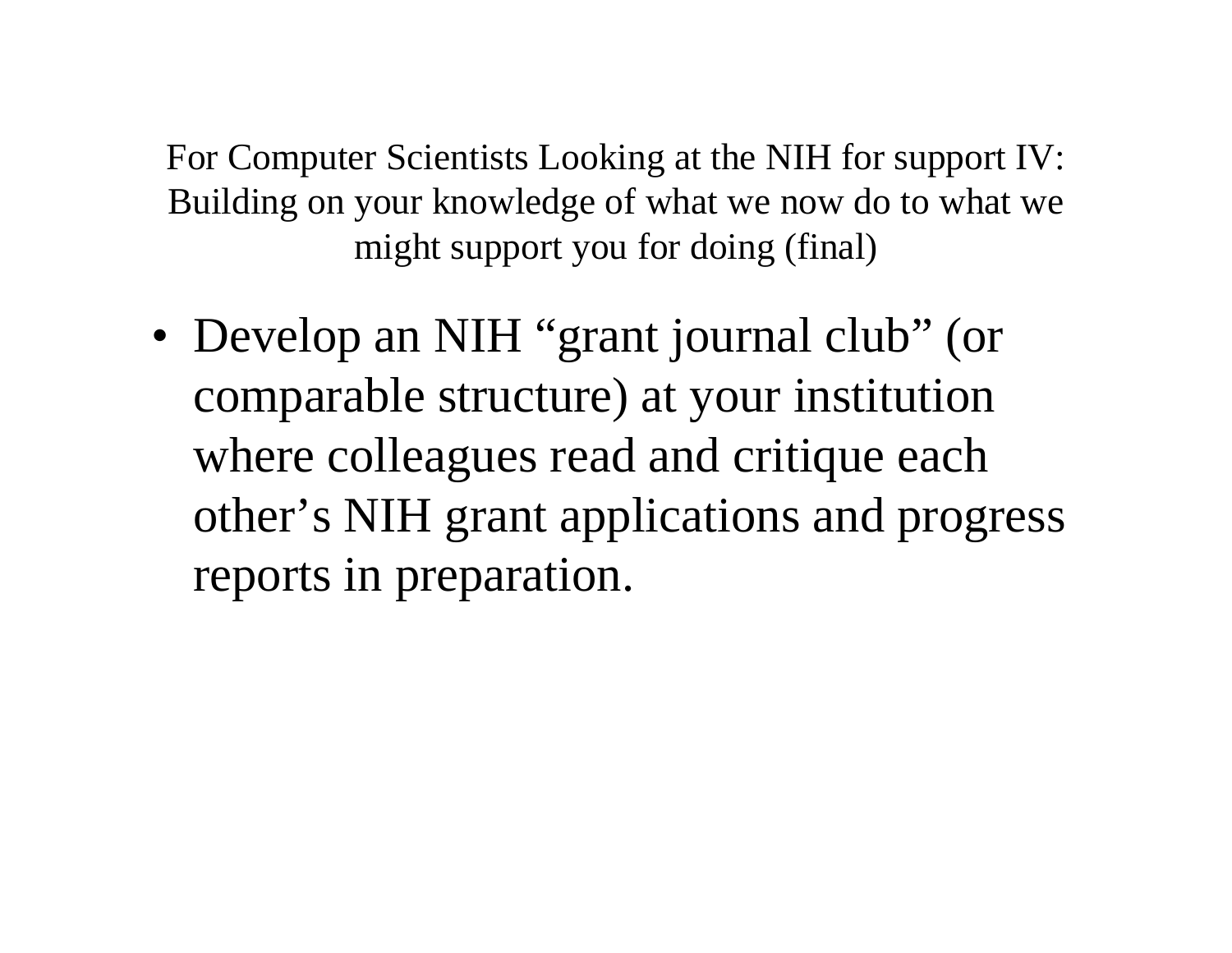Something computer scientists should know about: From the White House web site

#### **Transforming Health Care: The President's Health Information Technology Plan**

"By computerizing health records, we can avoid dangerous medical mistakes, reduce costs, and improve care."

--President George W. Bush, State of the Union Address, January 20, 2004

**President Bush has outlined a plan to ensure that most Americans have electronic health records within the next 10 years.**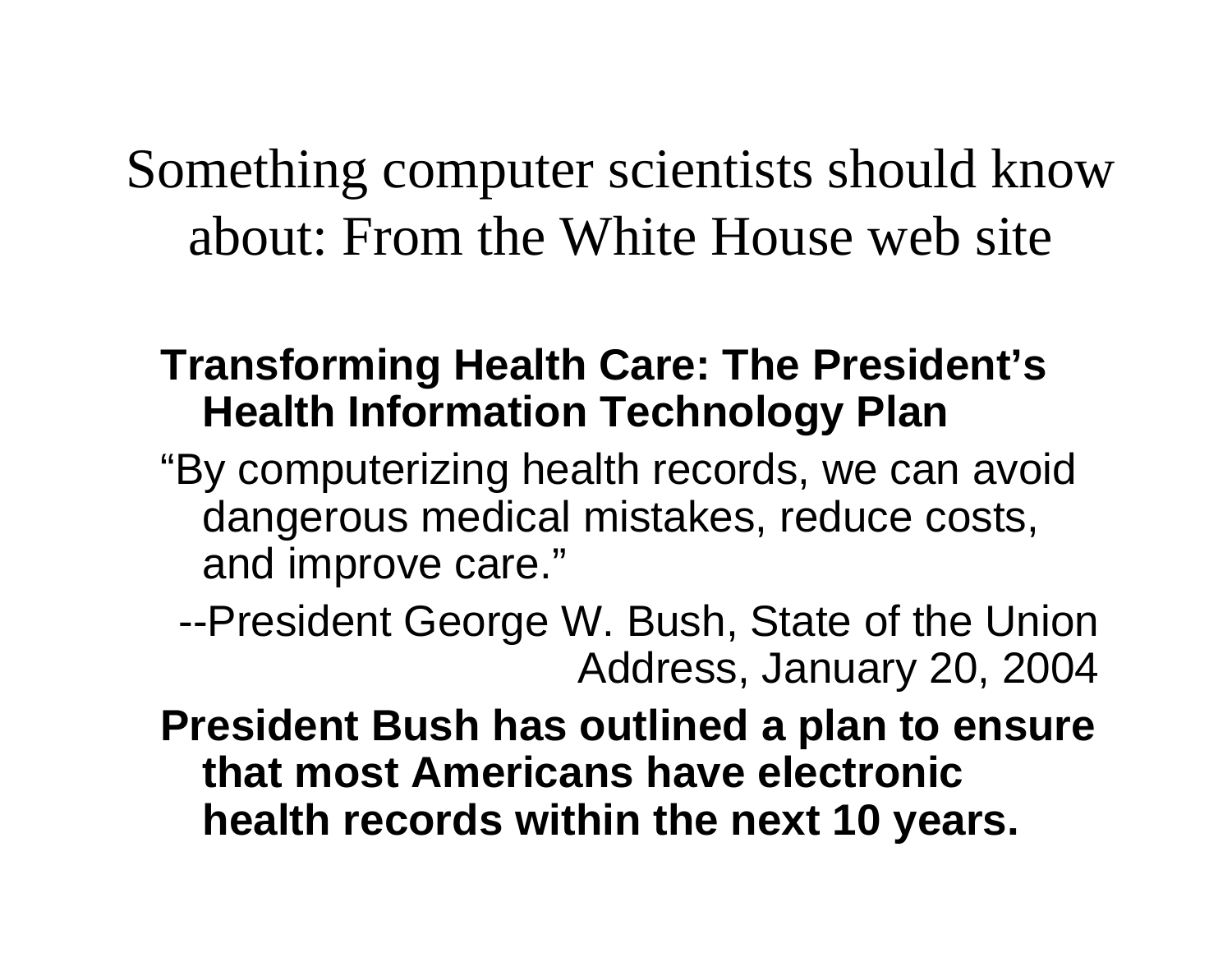### And farther down the page:

• To build upon the progress already made in the area of health information technology standards over the last several years, the President's proposed FY 2005 budget includes \$100 million for demonstration projects that will help us test the effectiveness of health information technology and establish best practices for more widespread adoption in the health care industry.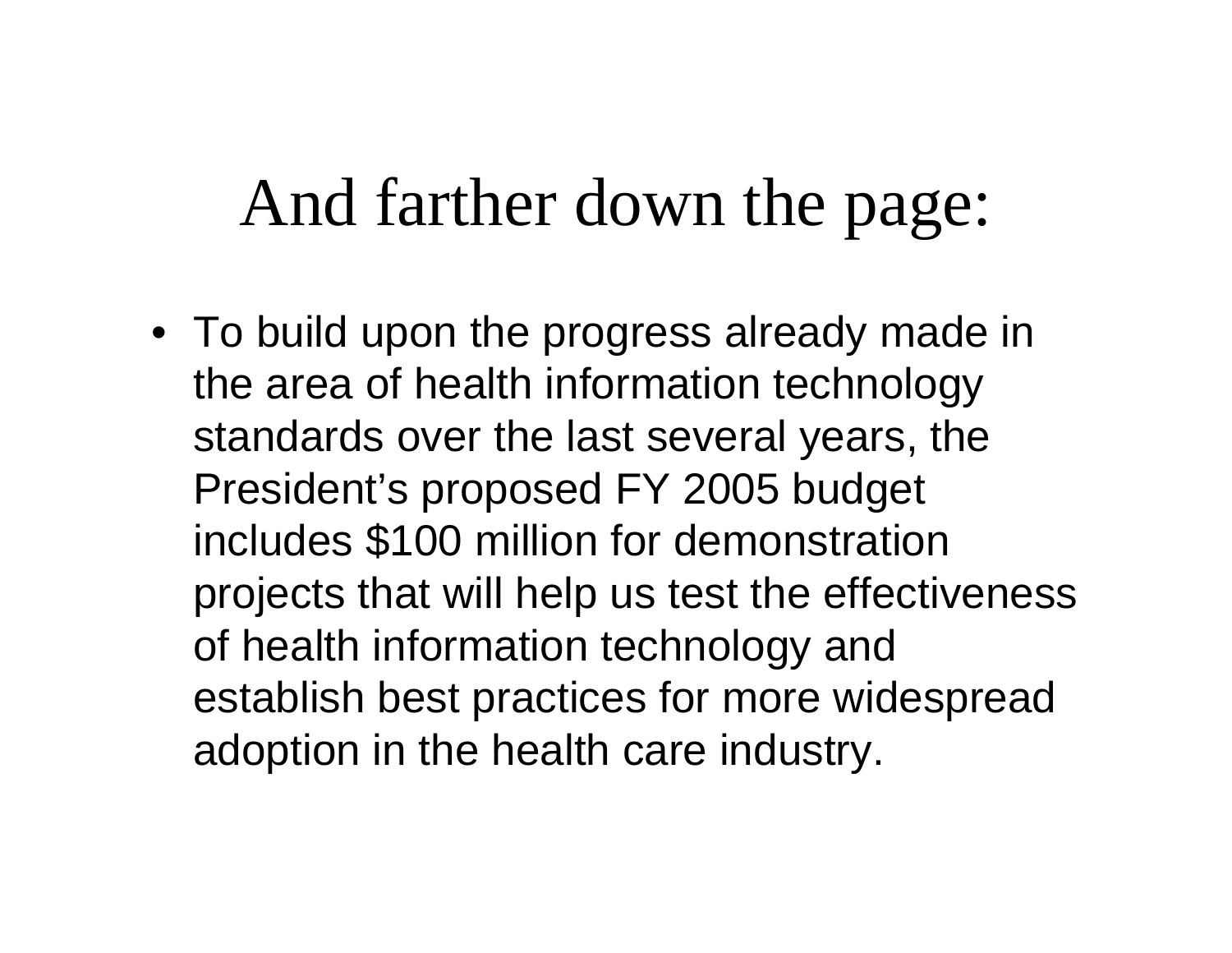### And Farther Yet:

• The President announced that he is creating a new sub-Cabinet level post at HHS, to provide national leadership and coordination necessary to achieve his 10-year goal. The individual will report directly to the HHS Secretary.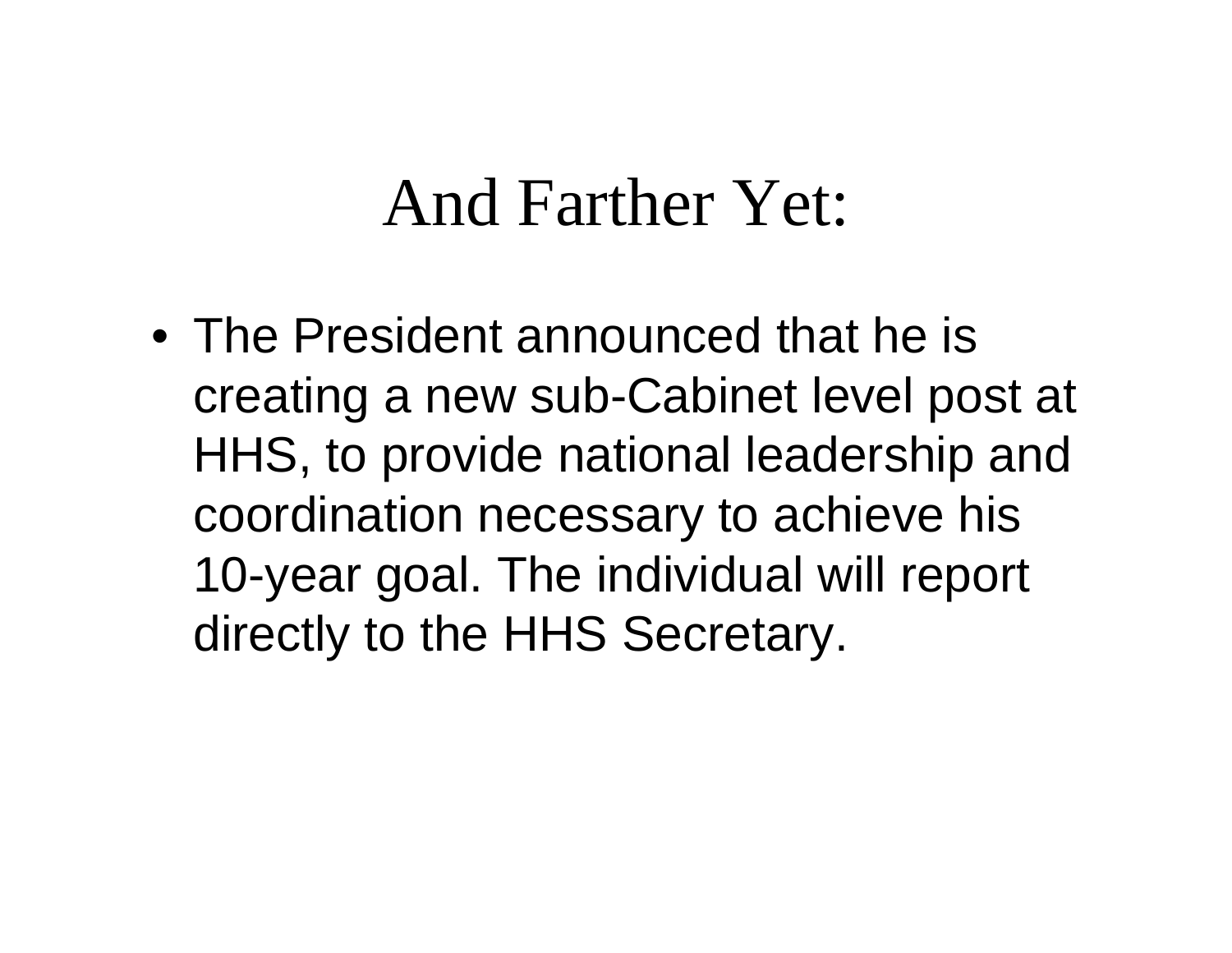## Event to check out to get plugged  $1n$

• Secretarial Summit on Health Information Technology that will launch this year's national health information infrastructure (NHII) initiative, "Cornerstones for Electronic Healthcare." The conference will take place July 21- 23 at the Washington Convention Center.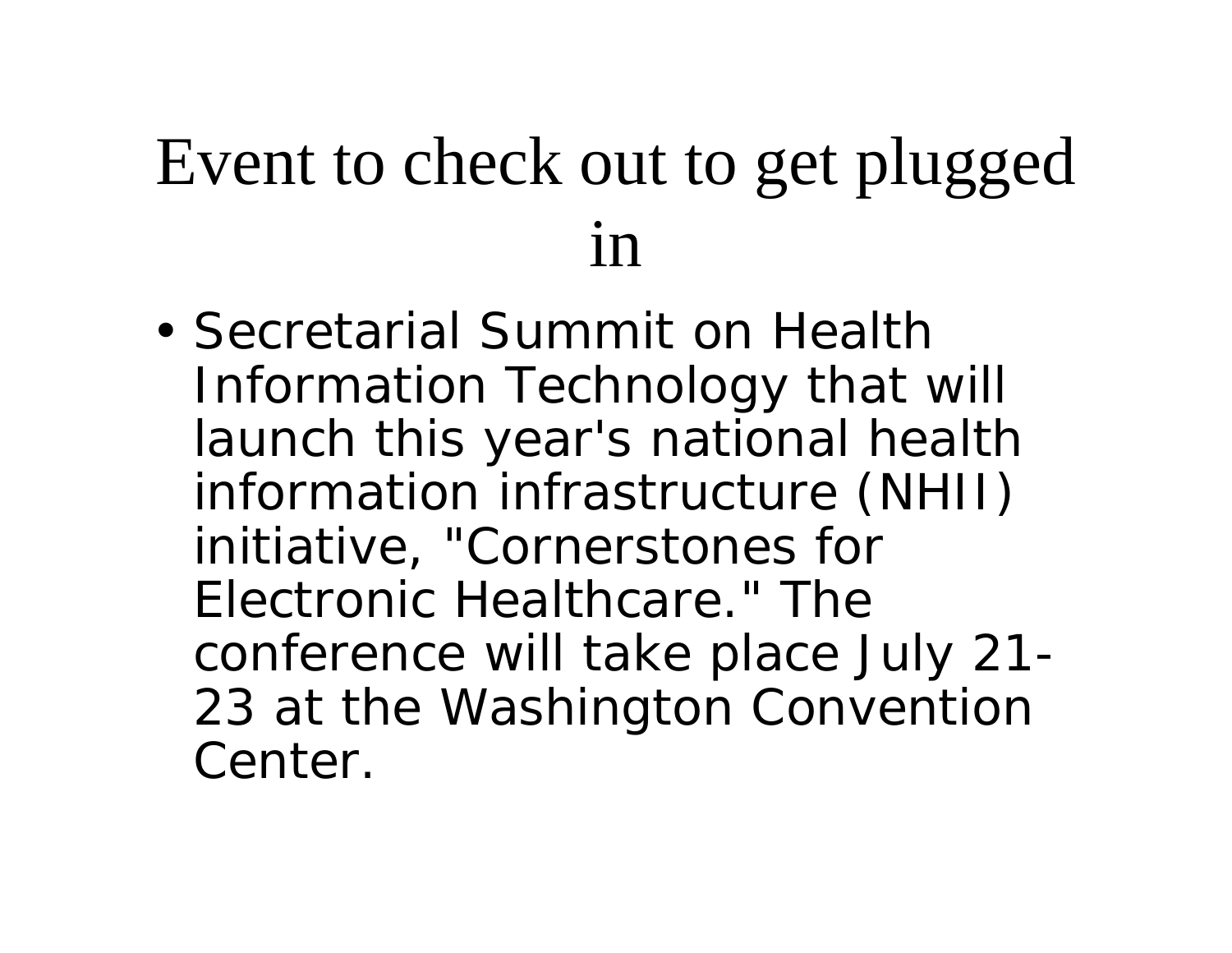## For Up-to-date Background on Health Information Technology:

• Check out the comprehensive report on health information technology submitted in June to the President's Information Technology Advisory Committee (Google "PITAC"), click on link Revolutionizing Health Care Through Information Technology.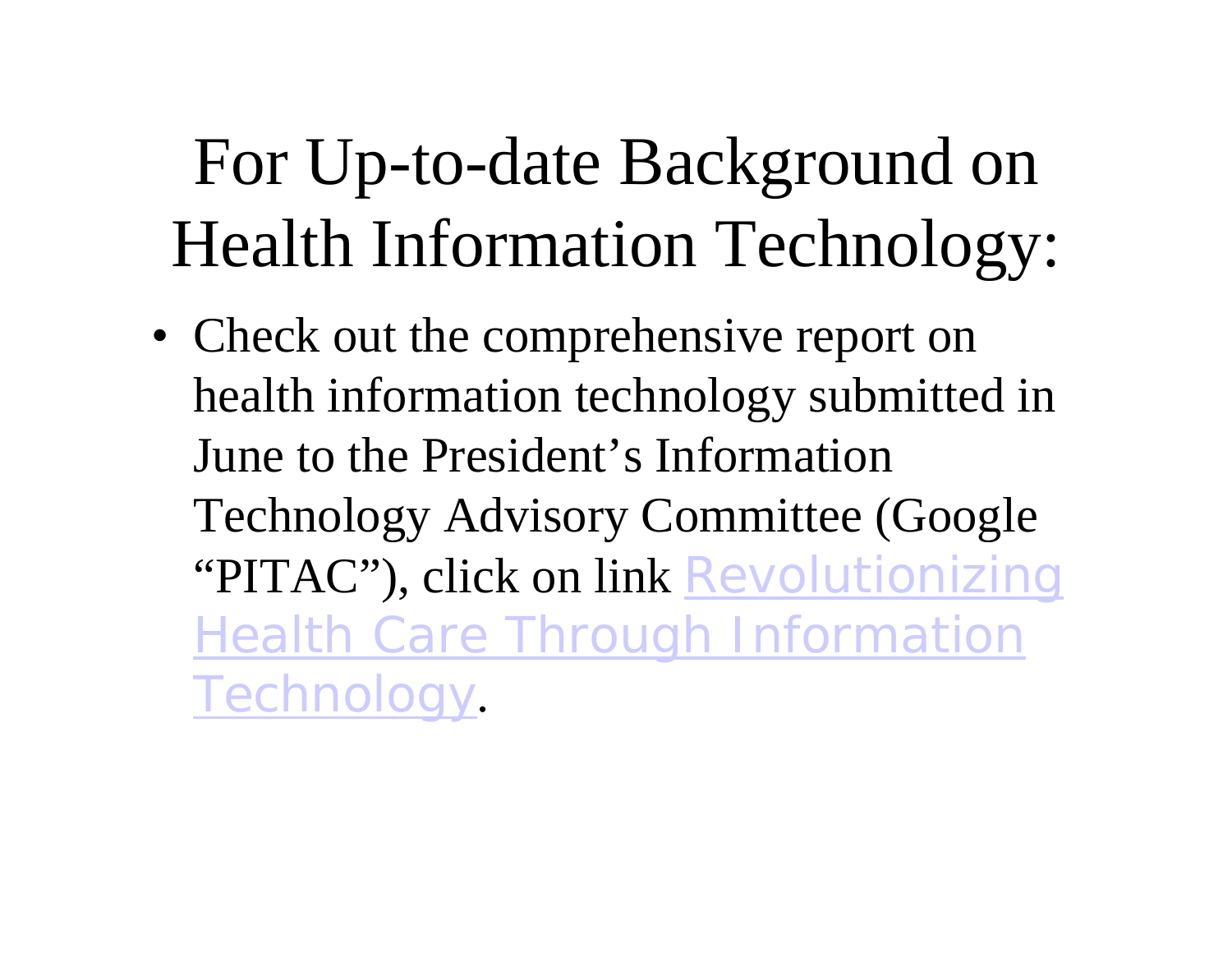#### NIGMS-BISTI Funding Mechanisms for Computational Biomedicine

- Unsolicited Proposals—Send your best idea.
- **National Centers for Biomedical Computing** - RFA-RM-04-003 (formerly RFA-RR-04-001) - Released September 29, 2003. Click here for an FAQ and detailed information page. Mechanism: U54
- Continued Development and Maintenance of Bioinformatics and Computational Biology Software - PA-02-141 - Released July 26, 2002 Mechanism: R01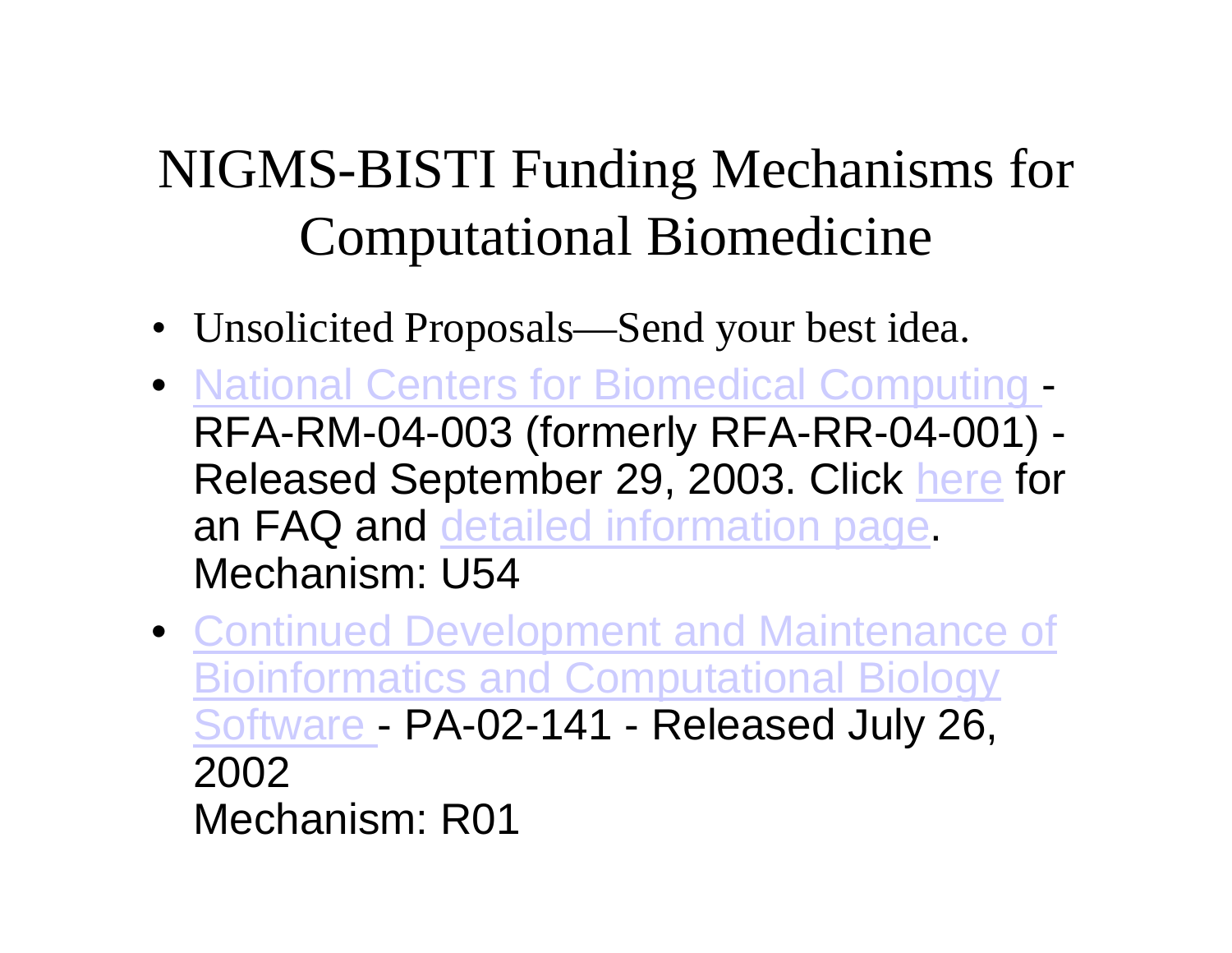- Innovations in Biomedical Information Science and Technology: SBIR/STTR Initiative - PAR-03-119 - Released May 12, 2003. Note: Corrected dates listed in NOT-OD-03-044 Mechanisms: R41, R42, R43, R44
- Innovations in Biomedical Information Science and Technology: SBIR/STTR Initiative - PAR-03-119 - Released May 12, 2003. Note: Corrected dates listed in NOT-OD-03-044 Mechanisms: R41, R42, R43, R44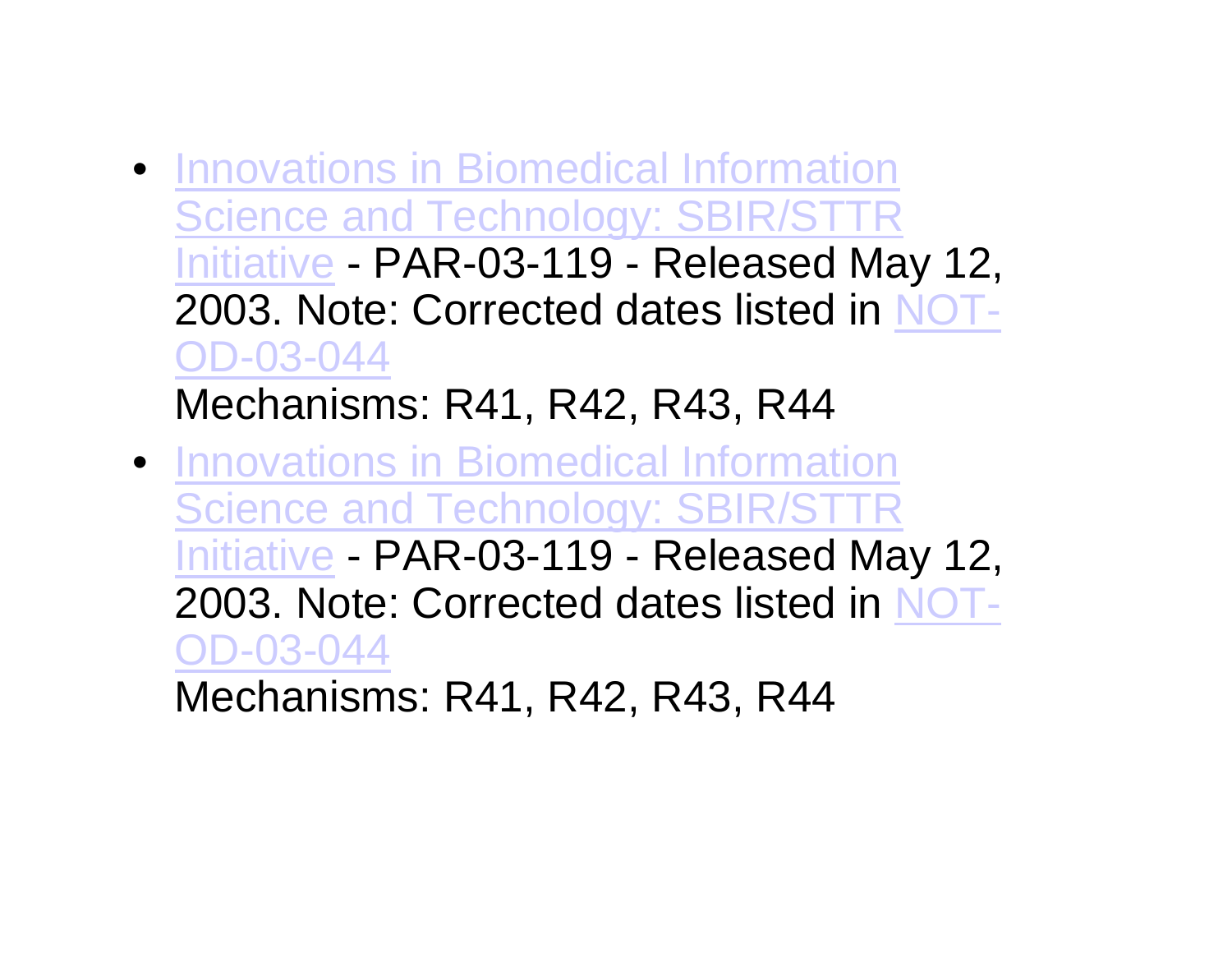- **Pilot Projects for Models of Infectious Disease** Agent Study (MIDAS) - RFA-GM-03-008. Click here for an FAQ and detailed information page. Institute: NIGMSMechanism: U01
- NIGMS Centers of Excellence in Complex Biomedical Systems Research - RFA-GM-03- 009Institute: NIGMSMechanism: P50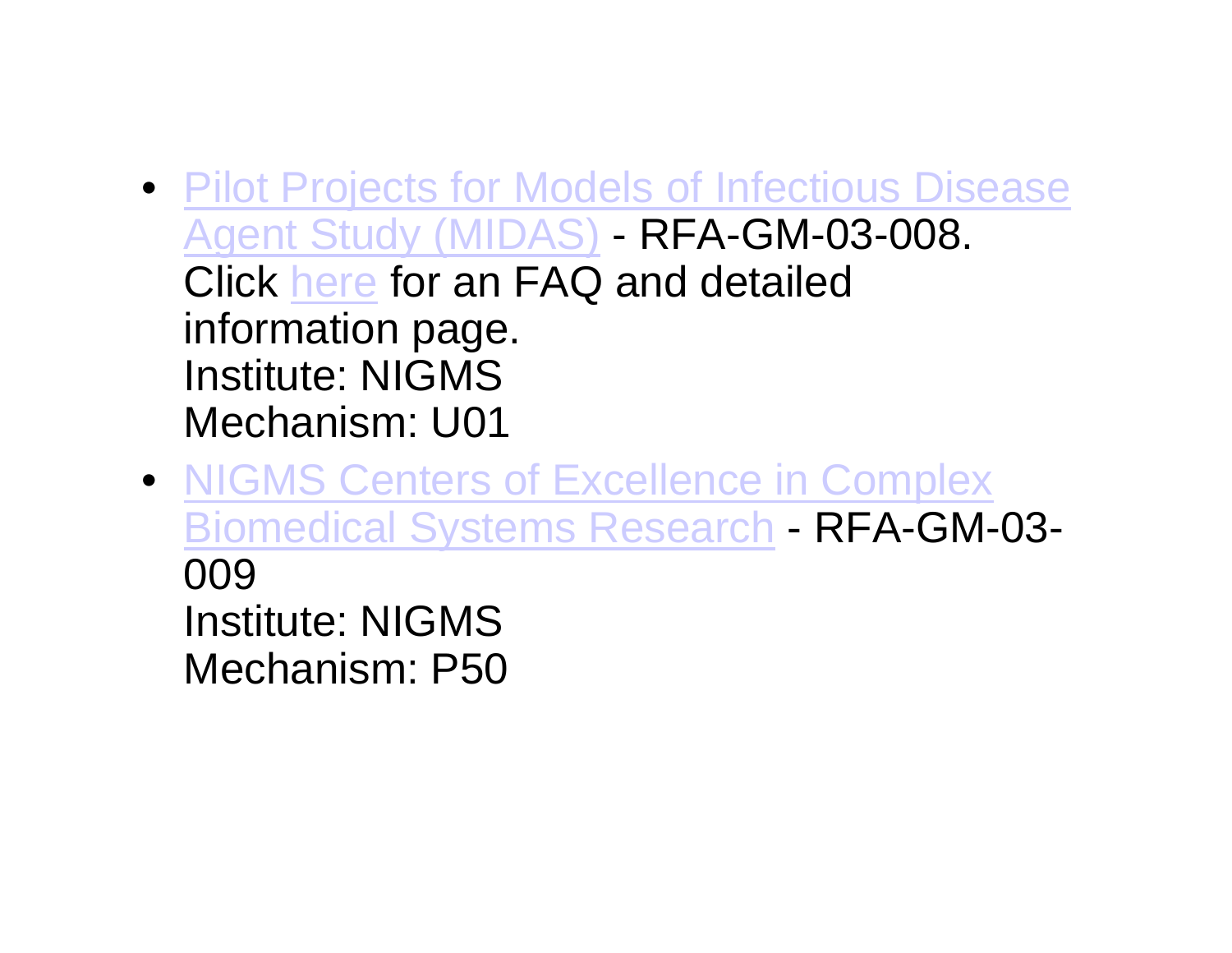#### • Joint DMS/NIGMS Initiative to Support Research Grants in the Area of Mathematical Biology - NSF 01-128